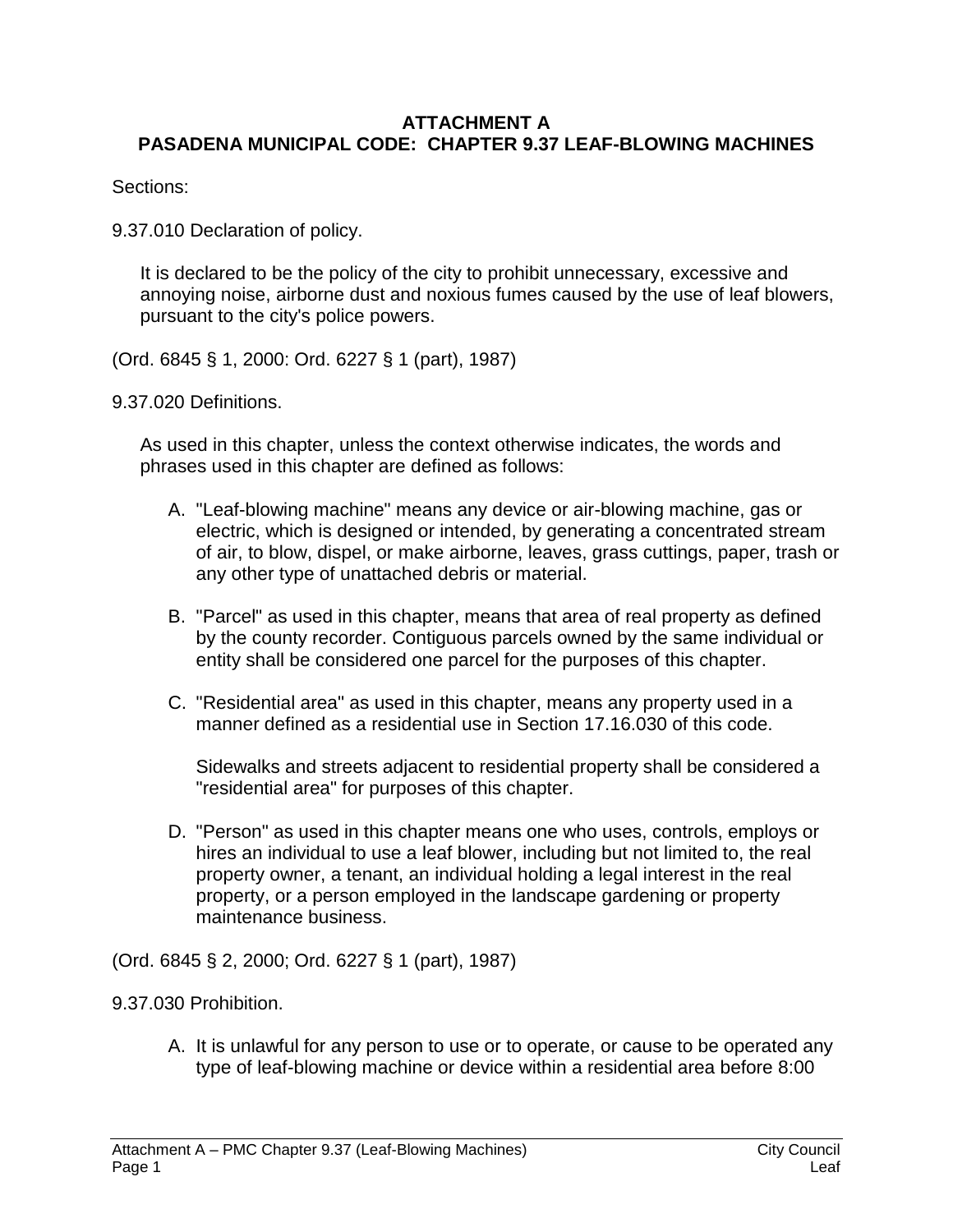a.m. and after 6:00 p.m., Monday through Friday; before 9:00 a.m. and after 5:00 p.m. on Saturday; or at any time on Sunday.

- B. It is unlawful for any person to use or allow to be used, or to operate or cause to be used or operated any type of leaf-blowing machine or device in the city within a radius of 500 feet of a residential area before 8:00 a.m. and after 6:00 p.m., Monday through Friday; before 9:00 a.m. and after 5:00 p.m. on Saturday; or at any time on Sunday.
- C. It is unlawful for any person to use or operate, or cause to be used or operated, a leaf blower in such a manner as to blow, dispel or make airborne, leaves, grass cuttings, paper, trash or any other type of unattached debris or material, which, by use of the leaf blower, will intentionally cause such leaves, grass cuttings, paper, trash or any other type of unattached debris or material to become airborne or travel beyond the property boundaries of the parcel on which it is being used, to adjoining properties or public rights-of-way within the city, and to remain there for more than 15 minutes.
- D. It is unlawful to operate more than one leaf blower per parcel.
- E. It is unlawful to operate a leaf blower for more than 15 minutes per hour on a parcel less than 1/2 acre, and for more than 30 minutes per hour on a parcel greater than 1/2 acre.
- F. It is unlawful to operate a leaf blower with a maximum noise level of 65 decibels when measured from a distance of 50 feet.

(Ord. 6845 § 3, 2000: Ord. 6227 § 1 (part), 1987)

9.37.040 Certificate of compliance to be filed with department of finance.

It is unlawful for any person to utilize a leaf blower without having on file a certificate of compliance with the health department attesting to their knowledge of leaf blower operation and that they will operate a leaf blower in a manner so as to minimize dust and noise, and that they will utilize and keep in good working condition the noise reduction equipment installed on their leaf blowers.

(Ord. 6227 § 1 (part), 1987)

9.37.050 Public health department certification.

It is unlawful to use or operate a leaf blower within the city unless it is certified annually by the public health department. Upon certification, a department approved sticker shall be affixed on the leaf blower so as to be visible at all times the leaf blower is in use.